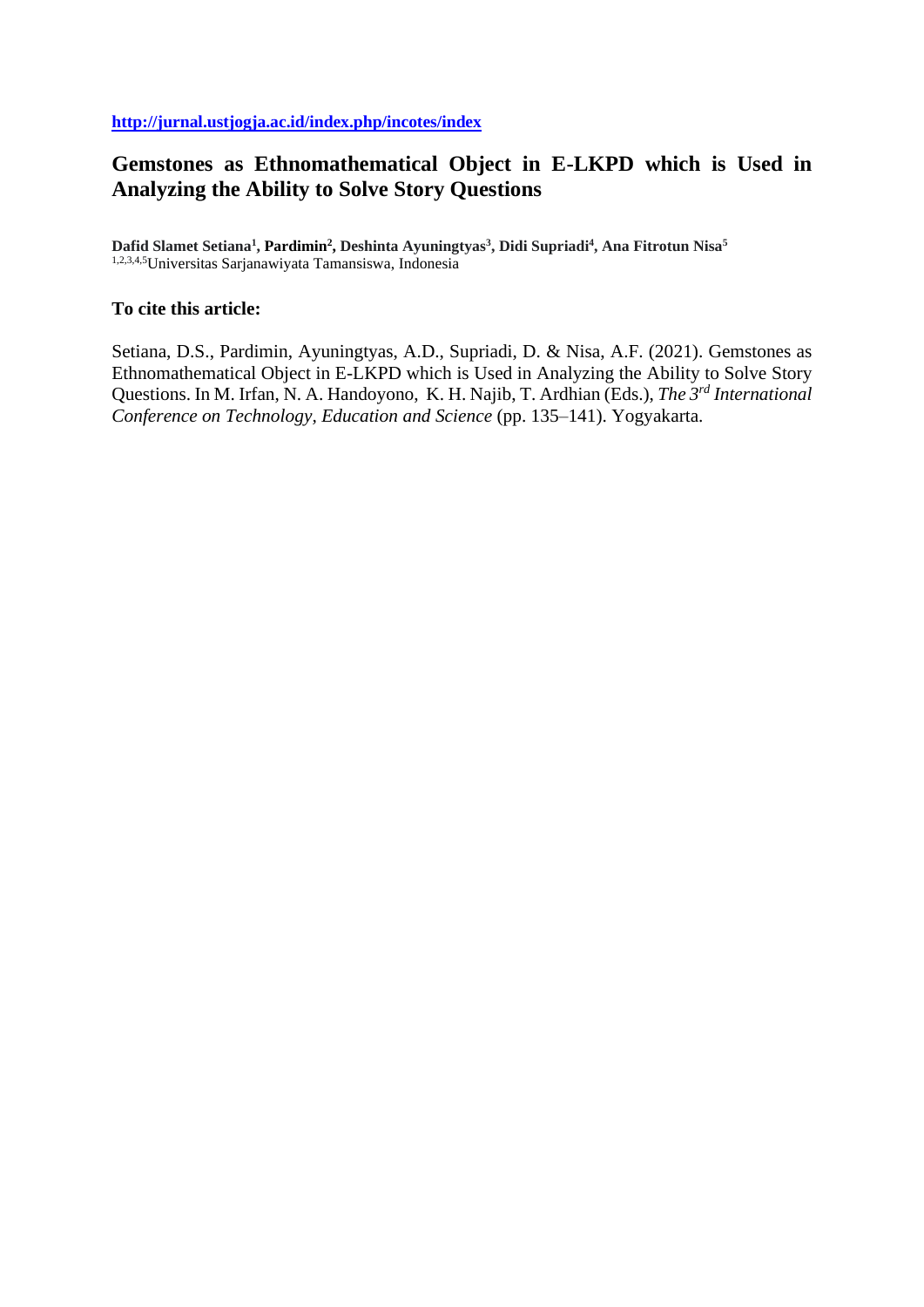InCoTES 2021 ISSN: 978-602-6258-14-4

# **Gemstones as Ethnomathematical Object in E-LKPD which is Used in Analyzing the Ability to Solve Story Questions**

**Dafid Slamet Setiana<sup>1</sup> , Pardimin<sup>2</sup> , Annis Deshinta Ayuningtyas<sup>3</sup> , Didi Supriadi<sup>4</sup> , Ana Fitrotun Nisa<sup>5</sup>** 1,2,3,4,5Universitas Sarjanawiyata Tamansiswa, Indonesia <sup>1</sup>[dafid.setiana@ustjogja.ac.id](mailto:dafid.setiana@ustjogja.ac.id)

| <b>Article Info</b>     | <b>Abstract</b>                                                                                                                                              |
|-------------------------|--------------------------------------------------------------------------------------------------------------------------------------------------------------|
|                         | This study aims to describe the ability to solve story questions on e-LKPD based                                                                             |
|                         | on gamestones ethnomathematics on mixed arithmetic operations for fourth                                                                                     |
| <b>Gamestones</b>       | grade elementary school students. This study uses a quantitative descriptive<br>approach. The research was carried out in the even semester of the 2020/2021 |
| <i>Ethnomathematics</i> | academic year on the research subject, namely the fourth grade students of SDN                                                                               |
| E-LKPD                  | 3 Sukodono as many as 14 students. The data collection procedure was carried                                                                                 |
| <b>Story Questions</b>  | out by giving e-LKPD questions based on gamestones ethnomathematics to                                                                                       |
|                         | students and interviews. Data analysis using the percentage technique based on                                                                               |
|                         | the stages of problem solving. The results of this study indicate that the average                                                                           |
|                         | value at stage 1 (determining what is known in the problem) is in the high                                                                                   |
|                         | category, stage 2 (determining what is asked in the problem) is in the high                                                                                  |
|                         | category, stage 3 (compiling mathematical models/mathematical sentences)                                                                                     |
|                         | with a high category, and stage 4 (computing / calculating and interpreting the                                                                              |
|                         | model's answers to the initial problem) is in the high category too. Overall the                                                                             |
|                         | average value of students in one class is 82.95 which is included in the high                                                                                |
|                         | category. Based on these results, e-LKPD can be used as an alternative teaching                                                                              |
|                         | material during distance learning, can be used to improve students' ability to                                                                               |
|                         | solve story questions, as well as bring students closer to local culture.                                                                                    |
|                         |                                                                                                                                                              |

**Keywords: Gamestones, Ethnomathematics, E-LKPD, Story Questions**

## **Introduction**

Education is one of the sectors most affected by the pandemic. UNESCO states that the Covid-19 pandemic threatens students and pre-primary to high school education and students from universities around the world (Siahaan, 2020). The impact of students on the world of education, among others, has to do online learning, where this can pose a threat of dropping out of school, violence against children and external risks, as well as affecting learning achievement gaps (Kemdikbud, 2020).

Online learning is learning where all activities use the internet network and electronic teaching materials (Mishra et al., 2020). Online learning is an educational innovation that involves elements of information technology in learning (Fitriyani et al., 2020). However, online learning has strengths, challenges, and obstacles (Jamaluddin et al., 2020). In addition, in online learning, every element of education is required to be able to facilitate learning so that it remains active (Setyorini, 2020). Therefore, to meet the needs of online learning, teaching materials are needed that can be delivered via the internet network with online learning media, one of which is e-LKPD (Electronic Student Worksheet).

E-LKPD basically has the same concept as LKPD (Student Worksheet), only e-LKPD is in electronic form. LKPD is a teaching material used by educators/teachers to increase student involvement or activity in the teaching and learning process (Setiana et al., 2021). The benefits of using LKPD include making it easier for educators to manage the learning process, helping educators direct their students to find concepts through their activities, developing process skills and developing scientific attitudes, and helping educators monitor the success achieved by their students in achieving learning goals (Salirawati, 2004). So it can be concluded that e-LKPD can increase student activity and help find concepts in learning materials, especially mathematics learning (Purwoko et al., 2019).

Another challenge besides student activity in online learning is moral degradation and cultural degradation (Ibrahim et al., 2020). In the implementation of online learning or learning from home, students become more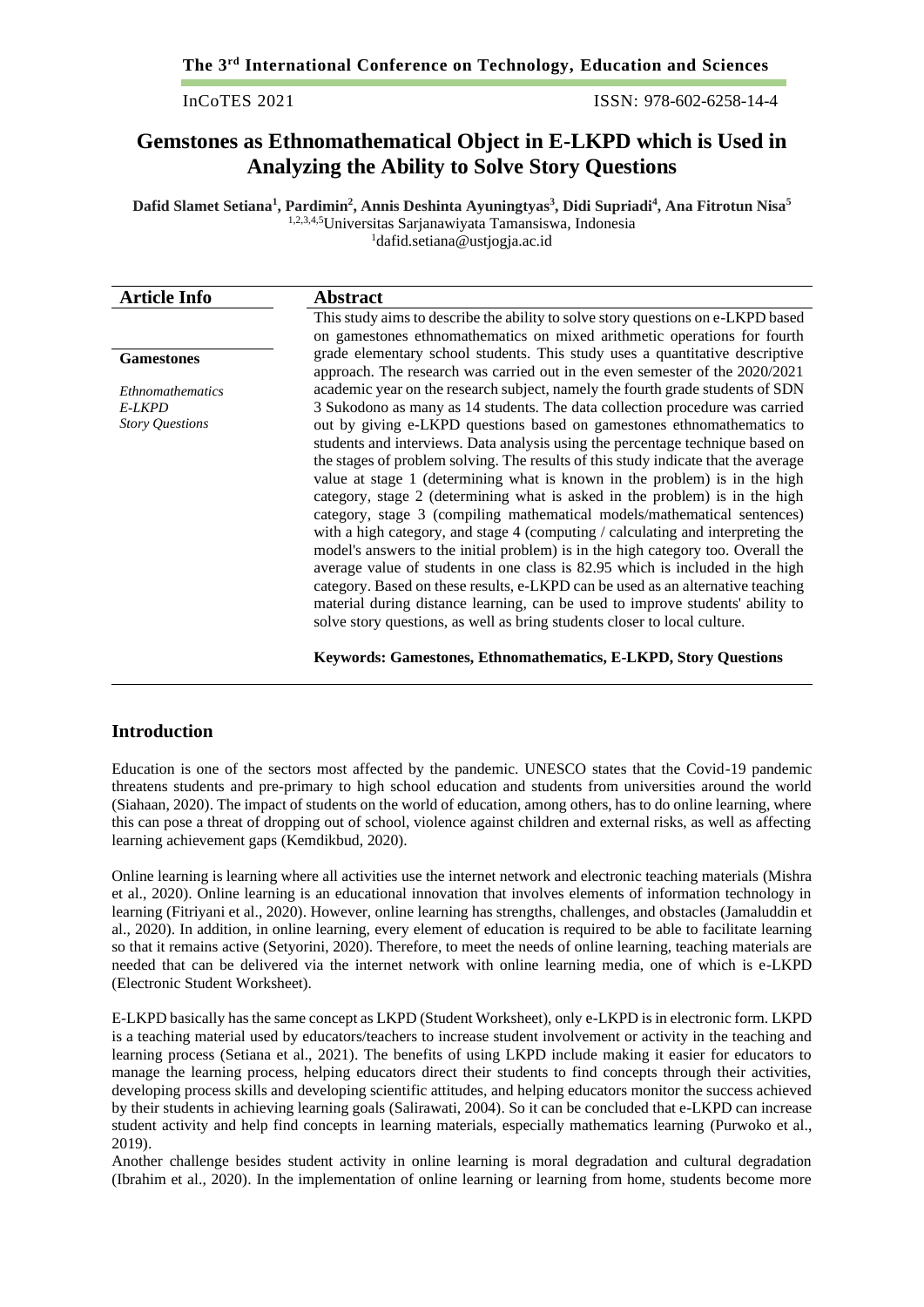focused on the virtual world, they have a dependence on technology so they pay less attention to the surrounding environment, especially the local culture in their area. Teachers are expected to be able to bridge and direct the influence of foreign cultures that enter through technological advances. However, in this case the teacher has difficulties due to the lack of support and guidance from the parents of the students during learning done from home (Baswedan, 2019).

To answer the challenges of online learning as moral degradation and cultural degradation, an innovation in learning, especially mathematics, is needed that brings students closer to the surrounding culture. Because basically culture is very close to everyday life and culture is inseparable from mathematics.

Mathematics is a product of culture. Each culture and subculture develops its own mathematics. Mathematics that developed in this culture is known as ethnomathematics. Ethnomathematics is a field that studies the ways in which people from different cultures understand, pronounce and use concepts from their culture related to mathematics. So that in ethnomathematics it can be studied how people understand, express and use cultural concepts that are described mathematically (Hariastuti, 2017). According to the opinion above, it can be seen that ethnomathematics is an integration of culture and mathematics, therefore the teachers at the school are in the form of teaching mathematics with the local culture so that it is very easy for students to feel the existence of mathematics in everyday life and it is hoped that through learning mathematics, cultural degradation students can be resolved.

In previous research, the development of e-LKPD has been carried out on story questions based on gamestones ethnomathematics. The compiled E-LKPD contains story questions on mixed arithmetic operations material. The thing that underlies the selection of story questions is that one of the obstacles faced by elementary school students in learning mathematics is working on story questions (Laili  $&$  Tristiana, 2016). In addition, story questions play a very important role in students' daily lives, because story questions put forward real problems that are in accordance with everyday life so that they are very appropriate to use to bring students closer to the local culture around them (Purwoko et al., 2019). The local culture in Sukodono Village, Donorojo District, Pacitan Regency, East Java Province referred to in this study is gamestones craft.

In solving story questions, students are not only required to have skills in counting, but also pay attention to the completion process. It is expected that students will solve story questions step by step so that teachers are able to analyze the abilities they already have. Especially students' understanding of the concepts used in solving the story questions given. However, in reality students often have difficulty understanding what is meant by the question, what is known and asked by the question, continues on how or what method to solve the problem, as well as in communicating the findings/results. The inability of students to understand the problem shows that students are not able to capture the problems outlined in the story questions (Hariana, 2015). If students are not able to understand the problem, of course there will be difficulties in the next stage which includes the ability to plan, complete, and re-examine. This shows the importance of teachers to familiarize students with completing practice questions in the form of story questions.

## **Method**

This study uses a quantitative descriptive approach. The research was carried out in the even semester of the 2020/2021 academic year on the research subject, namely the fourth grade students of SDN 3 Sukodono, Sukodono Village, Donorojo District, Pacitan Regency, East Java Province, as many as 14 students. The data collection procedure was carried out by providing e-LKPD questions based on gamestones ethnomathematics and also interviews. E-LKPD contains story questions on integer arithmetic operations material. Interviews are intended to explore information that has not been found from the analysis of student work. The data analysis technique used in this research is descriptive quantitative method using percentage techniques based on the stages of problem solving. The results of the analysis of solving story questions as a whole are then interpreted based on the following story problem-solving ability categories (Azwar, 2015).

Table 1. Category of Ability to Solve Story questions

| <b>Score</b>         | Category |
|----------------------|----------|
| $x \ge 66.7$         | High     |
| $33,3 \leq x < 66,7$ | Medium   |
| x < 33.3             | Low      |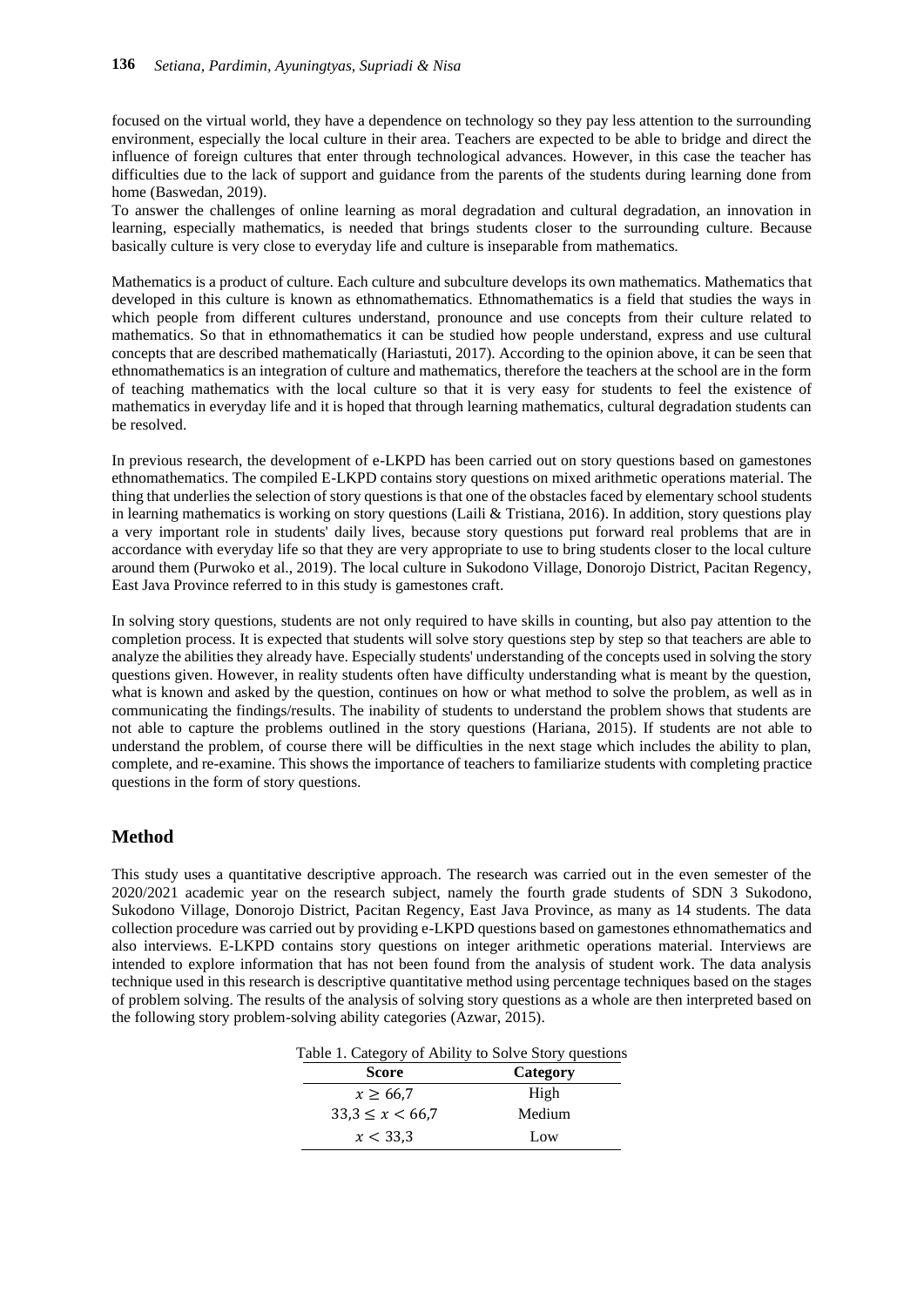## **Results and Discussion**

#### **E-LKPD Story Questions Based On Gemstones Ethnomathematics**

E-LKPD story questions based on gemstones ethnomathematics is a student worksheet developed through 4D Research and Development procedures developed by Thiagarajan which consists of four stages namely define, design, develop, and disseminate (Thiagarajan, 1974). E-LKPD consists of 34 pages with the following sections: cover, introduction, table of contents, Core Competencies (KI), Basic Competencies (KD), Competency Achievement Indicators (IPK), learning objectives, concept maps, introduction to gemstones, summary materials, practice questions, competency tests, and bibliography.

E-LKPD is intended for even semester fourth grade elementary school learning. The material studied in the e-LKPD is related to mixed arithmetic operations. The mixed arithmetic operation material refers to the grade IV math textbook in the student and teacher books. The story questions are prepared with complete problem-solving stages, including the stages: determining what is known in the problem, determining what is asked in the problem, formulating a problem-solving plan by compiling a mathematical model, solving problems, and writing conclusions. The information about gemstones includes the history of gemstones, pictures of the types of gemstones, subject matter and contextual story questions based on gemstones ethnomathematics.

The ethnomathematical element of gemstones is included in the material and sample questions on the e-LKPD. The summary of the material contains the concept of mixed arithmetic operations, while the sample questions contain practice story questions along with the steps to guide students in solving story problems according to the stages of problem solving. The final part is equipped with a competency test in the form of story questions as a formative test for students after studying mixed arithmetic operations. The design of the several contents of the e-LKPD can be seen in Figure 1.



Figure 1. Cover of E-LKPD and sample questions page

#### **Ability to Solve Story Questions**

Based on the results of the completion of the e-LKPD story questions based on agate ethnomathematics given to students after the implementation of online learning, the following value data were obtained. The first stage of solving story questions is to determine what is known in the question getting an average score of 87.68 in the high category, the stage of determining what is asked in the question to get an average score of 89.71 in the high category, compiling a mathematical model of 78.92 in the high category, the last stage is computing / calculating the final results with an average of 75.49 in the high category. Thus, the overall stages of solving story questions on the e-LKPD are in the high category with an average score of 82.95. These results can be expressed in the following graphic form.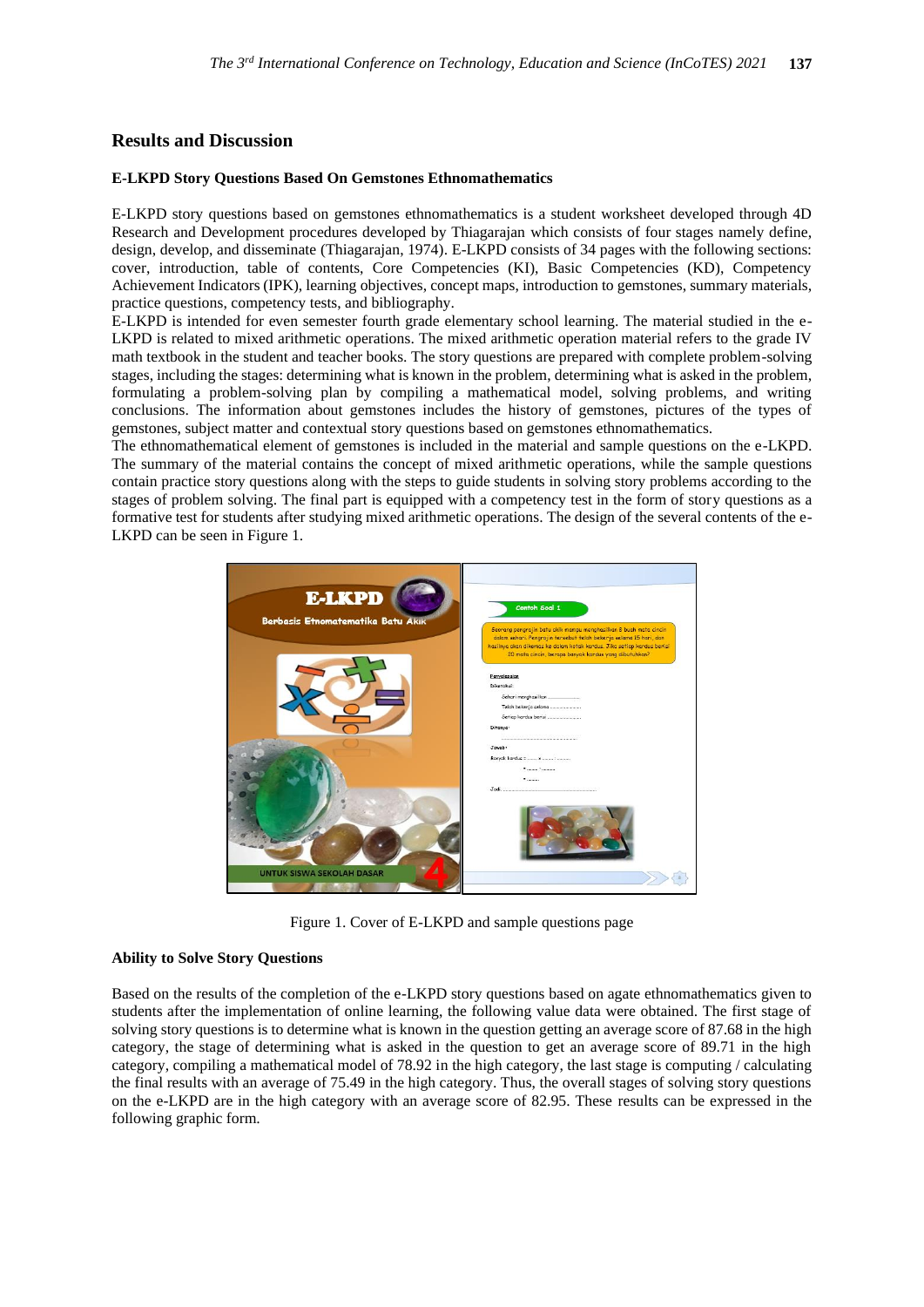

Figure 1. Graph of the ability to solve story questions

### **Discussion**

The stages of determining what is known in the questions are in the high category, this shows that students understand what information is contained in the story questions. Even so, there are still some students who are less accurate or do not even write down the information obtained from the questions (what is known). This is because students are not used to working on story questions using the completion stage. Therefore, students often forget or miss some parts that must be done in a story problem (Kaprinaputri, 2013). The results of interviews with students also show that most students solve problems by following the steps that have been exemplified previously by writing down what they know. However, some students feel that writing down what they know is not so important because they only repeat the information in the questions.

The thing that is asked is the data that is the focus of the problem in terms of story questions (Firmansyah et al., 2017). The stage of determining what is asked in the question is the stage that has the highest average value. This is because the question sentence in the story problem is usually located in the last sentence, so students can easily find the question sentence of the problem they are working on. By knowing what is being asked in the question, it means that students can understand the context of the question or problem that has been given. By understanding the context of the problem in the problem, students will have no trouble making plans for solving and solving problems (Rahmi et al., 2017). The results of interviews with a number of students also corroborate the results of the analysis, where students can easily find out the problems referred to in a question.

The stage of compiling the model is the stage where students must represent the sentences in a story question into mathematical sentences. Although this stage is included in the high category, some students still have difficulty in making mathematical models. This difficulty is because students do not know and are less careful in reading the questions so that many make mistakes in modeling the given story questions (Puspitasari et al., 2018). The results of interviews with students who make mistakes in compiling mathematical sentences are that students actually know what is known and what is the problem in the story, but students do not understand how to arrange the information into a model of completion. So in this case it can be said that students do not understand the mixed arithmetic operation procedure. Figure 2a below shows the ability of students in compiling mathematical models, 2b shows the results of problem solving students who make mistakes in compiling mathematical models.





Figure 2a. Examples of student work Figure 2b. Examples of student work

The final stage in solving story questions is to count until the final answer is found, then write a conclusion by interpreting the model's answer to the original problem. This stage gets the lowest average score compared to other stages, because this stage depends on the previous stage. Calculations made by students depend on how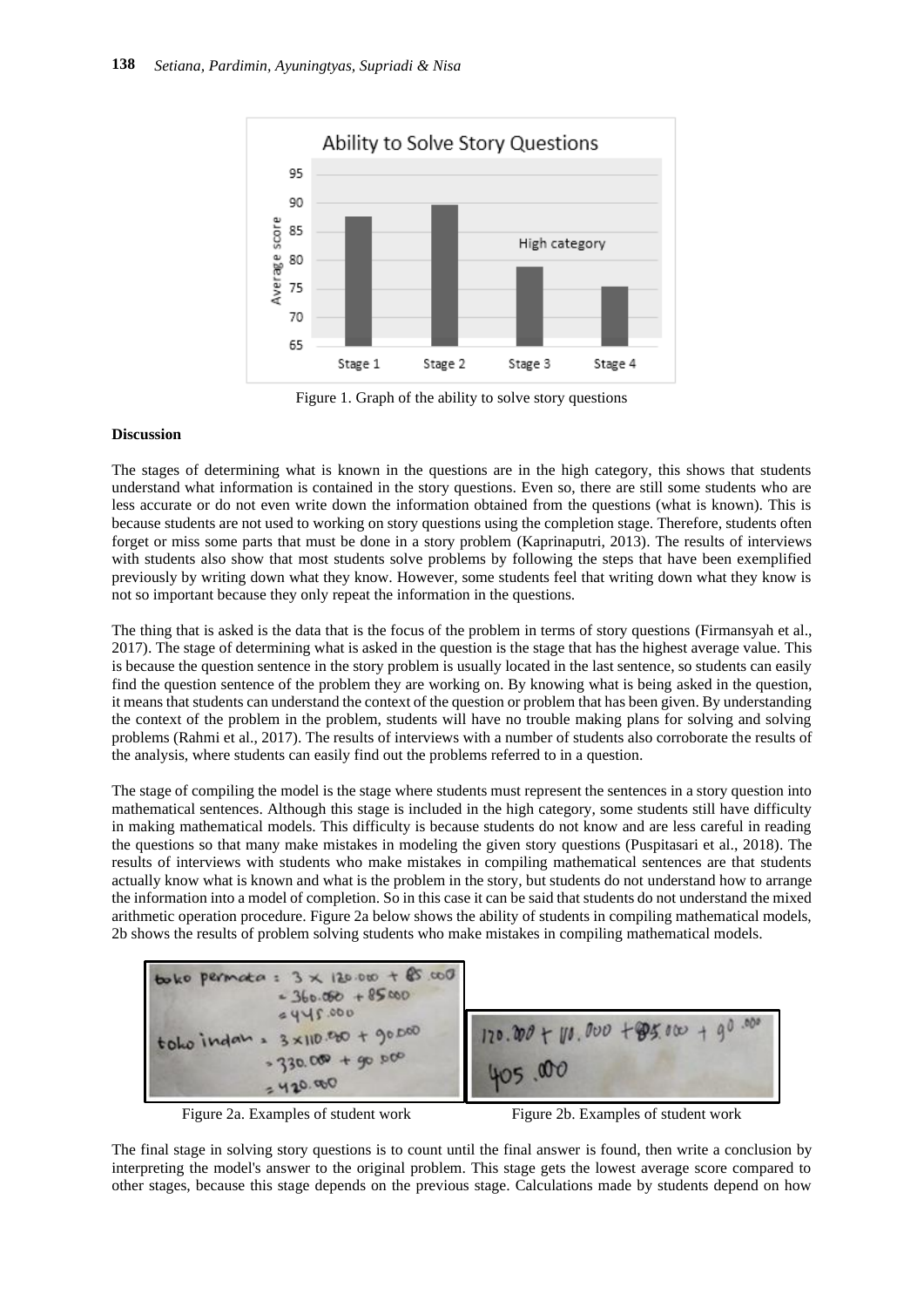students capture information on the question, how students understand the given problem, and how students formulate problem solving plans through mathematical models. Some of the causes of student errors in completing mixed integer arithmetic operations in class IV are the factor of students' ignorance in classifying the level of each operation (addition, subtraction, multiplication, and division), student errors in operating (adding, subtracting, multiplying, and dividing) questions. mathematics, and the irregularity of students' steps in solving math problems (Ugi, 2016). Interviews with students who made mistakes in the computational stage showed that most of the students' errors were caused because the previous stage (composing a mathematical model) was also wrong. In addition, some students make mistakes because they are not careful in doing calculations.

However, the analysis of the overall average score of students who are in the high category shows that in general students have good abilities in solving story questions after carrying out online learning using e-LKPD. This result is in line with Suparman's research (simona lydia & Suparman, 2019) hich developed an e-LKPD with test results proving that e-LKPD can improve student learning outcomes.

## **Conclusion**

The results of this study indicate that the average value at stage 1 (determining what is known in the problem) is in the high category, stage 2 (determining what is asked in the problem) is in the high category, stage 3 (compiling mathematical models/mathematical sentences) with a high category, and stage 4 (computing / calculating and interpreting the model's answers to the initial problem) is in the high category. Overall the average value of students in one class is 82.95 which is included in the high category. Based on these results, e-LKPD can be used as an alternative teaching material during distance learning, can be used to improve students' ability to solve story questions, as well as bring students closer to local culture.

#### **Recommendations**

Based on the conclusions above, the suggestions in this study are that teachers should help and train students continuously in developing the ability to solve math story questions consisting of the ability to determine what is known from the problem, the ability to determine what is asked by the question, the ability to make mathematical models, and computing abilities, besides that teachers can also integrate other local cultures to bring students closer to the surrounding culture through ethnomathematics.

## **Acknowledgements**

The authors would like to thank LP3M Universitas Sarjanawiyata Tamansiswa for providing a stimulus for conducting research in the form of incentives.

#### **References**

- Azwar, S. (2015). Tes Prestasi, Fungsi dan Pengembangan Pengukuran Prestasi Belajar. In *Pustaka Pelajar: Vol. Cetakan XV*.
- Baswedan. (2019). Penguatan Kearifan Lokal dalam Menunjang Kurikulum Karakter di Sekolah. *Kiprah Khusus Edukasi*, 18–19.
- Firmansyah, K., Halini, & Sayu, S. (2017). Kemampuan Menyelesaikan Soal Cerita pada Materi Lingkaran di Man Ditinjau dari Taksonomi Solo. *Jurnal Pendidikan Dan Pembelajaran Untan*, *6*(10), 1–12.
- Fitriyani, Y., Fauzi, I., & Sari, M. Z. (2020). Motivasi Belajar Mahasiswa Pada Pembelajaran Daring Selama Pandemik Covid-19. *Jurnal Kependidikan: Jurnal Hasil Penelitian Dan Kajian Kepustakaan Di Bidang Pendidikan, Pengajaran Dan Pembelajaran*, *6*(2). https://doi.org/10.33394/jk.v6i2.2654
- Hariana, S. (2015). Diagnosis Kesulitan Pemecahan Masalah Statistika Siswa Kelas XI SMK Negeri 1 Turen Malang dan Upaya Mengatasinya dengan Pemberian Scaffolding. *Prosiding Seminar Nasional Matematika Dan Pendidikan Matematika UMS*.
- Hariastuti, R. M. (2017). Permainan Tebak-tebak Buah Manggis: Sebuah Inovasi Pembelajaran Matematika Berbasis Etnomatematika. *JMPM: Jurnal Matematika Dan Pendidikan Matematika*, *2*(1), 25–35.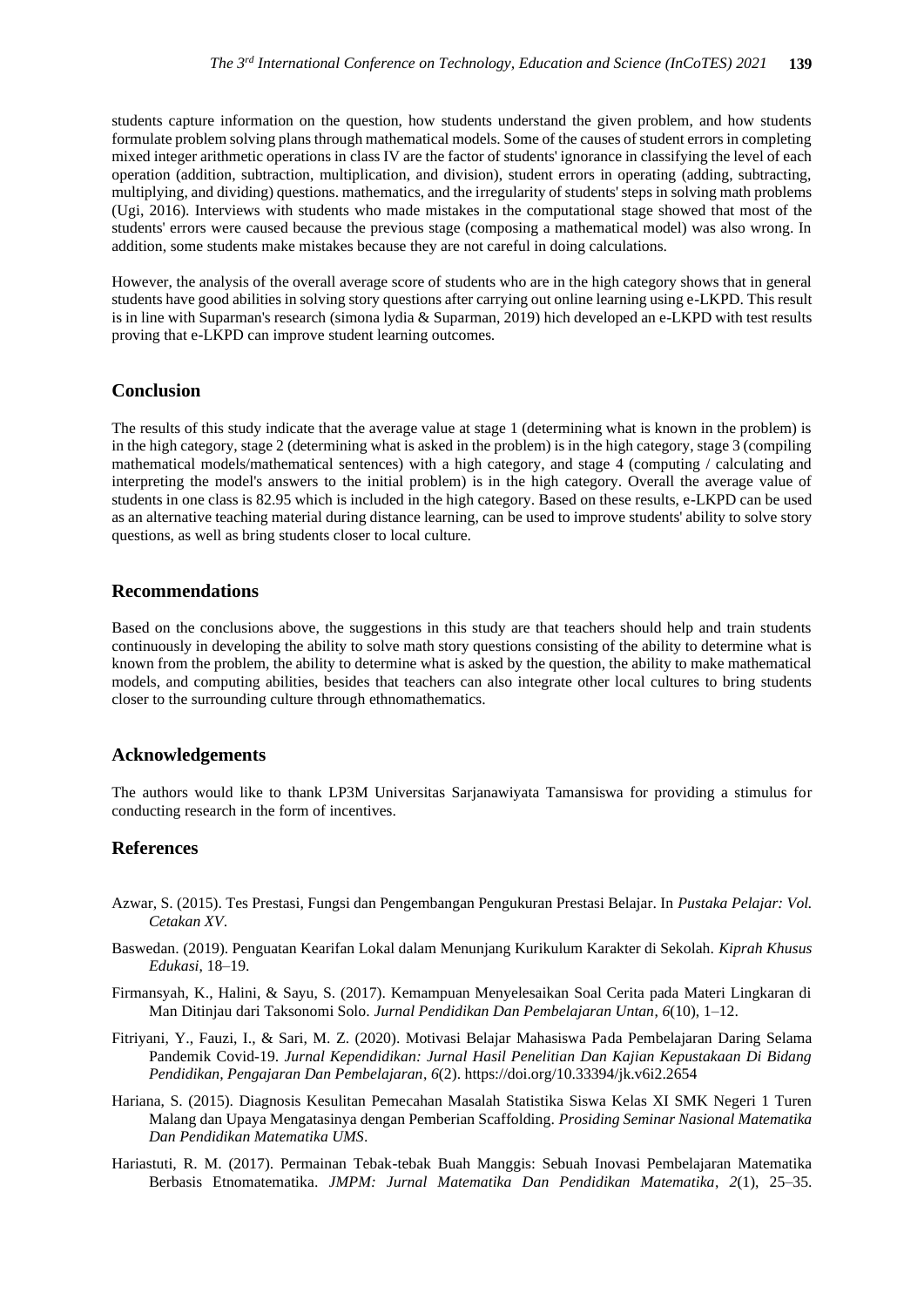https://doi.org/10.26594/jmpm.v2i1.776

- Ibrahim, Don, Y., Sufriadi, & Marwan. (2020). *Tantangan Guru/Dosen dalam Menghadapi Revolusi Industri 4.0*. Sefa Bumi Persada.
- Jamaluddin, D., Ratnasih, T., Gunawan, H., & Paujiah, E. (2020). Pembelajaran Daring Masa Pandemik Covid-19 Pada Calon Guru : Hambatan, Solusi dan Proyeksi. *Karya Tulis Ilmiah UIN Sunan Gunung Djjati Bandung*.
- Kaprinaputri, A. P. (2013). KEMAMPUAN MENYELESAIKAN SOAL CERITA MATEMATIKA. *JIV*, *8*(1), 10–15. https://doi.org/10.21009/jiv.0801.2
- Kemdikbud. (2020). *Pembelajaran dimasa Covid–19*. https://www.kemdikbud.go.id/main/files/download/c4c7ec76db850c3
- Laili, N. H., & Tristiana, D. (2016). Pengembangan Media Pembelajaran Soal cerita dengan Cerpen Pada Materi Operasi Hitung Campuran untuk Siswa Kelas IV SDN Sumberkerep Tahun Ajaran 2012/2013. In *SAINTIS* (Vol. 8, Issue 2).
- Mishra, L., Gupta, T., & Shree, A. (2020). Online teaching-learning in higher education during lockdown period of COVID-19 pandemic. *International Journal of Educational Research Open*, *1*(100012). https://doi.org/10.1016/j.ijedro.2020.100012
- Purwoko, R. Y., Astuti, E. P., Arti, M. S., & Widiyono, Y. (2019). Batik Nusantara Pattern in Design of Mathematical Learning Model for Elementary School. *Journal of Physics: Conference Series*, *1254*(1). https://doi.org/10.1088/1742-6596/1254/1/012001
- Puspitasari, E., Y, E., & N, A. (2018). ANALISIS KESULITAN SISWA MENYELESAIKAN SOAL CERITA MATERI SISTEM PERSAMAAN LINEAR DUA VARIABEL DI SMP. *Journal of Materials Processing Technology*, *1*(1), 1–9.
- Rahmi, A., Hartoyo, A., & T, A. (2017). DESKRIPSI PENYELESAIAN SOAL CERITA MATERI PECAHAN DITINJAU DARI TAHAPAN OâNEIL SMP KRISTEN KANAAN KUBU RAYA. *Jurnal Pendidikan Dan Pembelajaran Untan*, *6*(12).
- Salirawati, D. (2004). Penyusunan dan Kegunaan LKS Dalam Proses Pembelajaran. *Jurrnal Online*. http://staff.uny.ac.id/sites/default/files/pengabdian/das-salirawati-msidr/19penyusunnan-dan-kegunaanlks.pdf
- Setiana, D. S., Purwoko, R. Y., & Sugiman. (2021). The application of mathematics learning model to stimulate mathematical critical thinking skills of senior high school students. *European Journal of Educational Research*, *10*(1), 509–523. https://doi.org/10.12973/EU-JER.10.1.509
- Setyorini, I. (2020). Pandemi Covid-19 dan Online Learning: Apakah berpengaruh Terhadap Proses Pembelajaran Pada Kurukulum 13 ? *Jiemar*, *01*(01), 95–102.
- Siahaan, M. (2020). Dampak Pandemi Covid-19 Terhadap Dunia Pendidikan. *Jurnal Kajian Ilmiah*, *1*(1). https://doi.org/10.31599/jki.v1i1.265
- simona lydia, & Suparman, S. (2019). Efforts To Increase Communication of Mathematics Through E-LKPD For Flat And Building Materials Approach To The Stad Type Cooperative Learning Model. *Science, Technology, Engineering, Economics, Education, and Mathematics*, *1*(1), 253–258.
- Thiagarajan. (1974). Instructional Development for Training Teachers of Exceptional Children. In *Indiana* (Issue Mc).
- Ugi, L. E. (2016). ANALISIS KESALAHAN SISWA PADA OPERASI HITUNG CAMPURAN BILANGAN BULAT DAN ALTERNATIF PEMECAHANNYA. *Jurnal Daya Matematis*, *4*(1), 34–50. https://doi.org/10.26858/jds.v4i1.2450